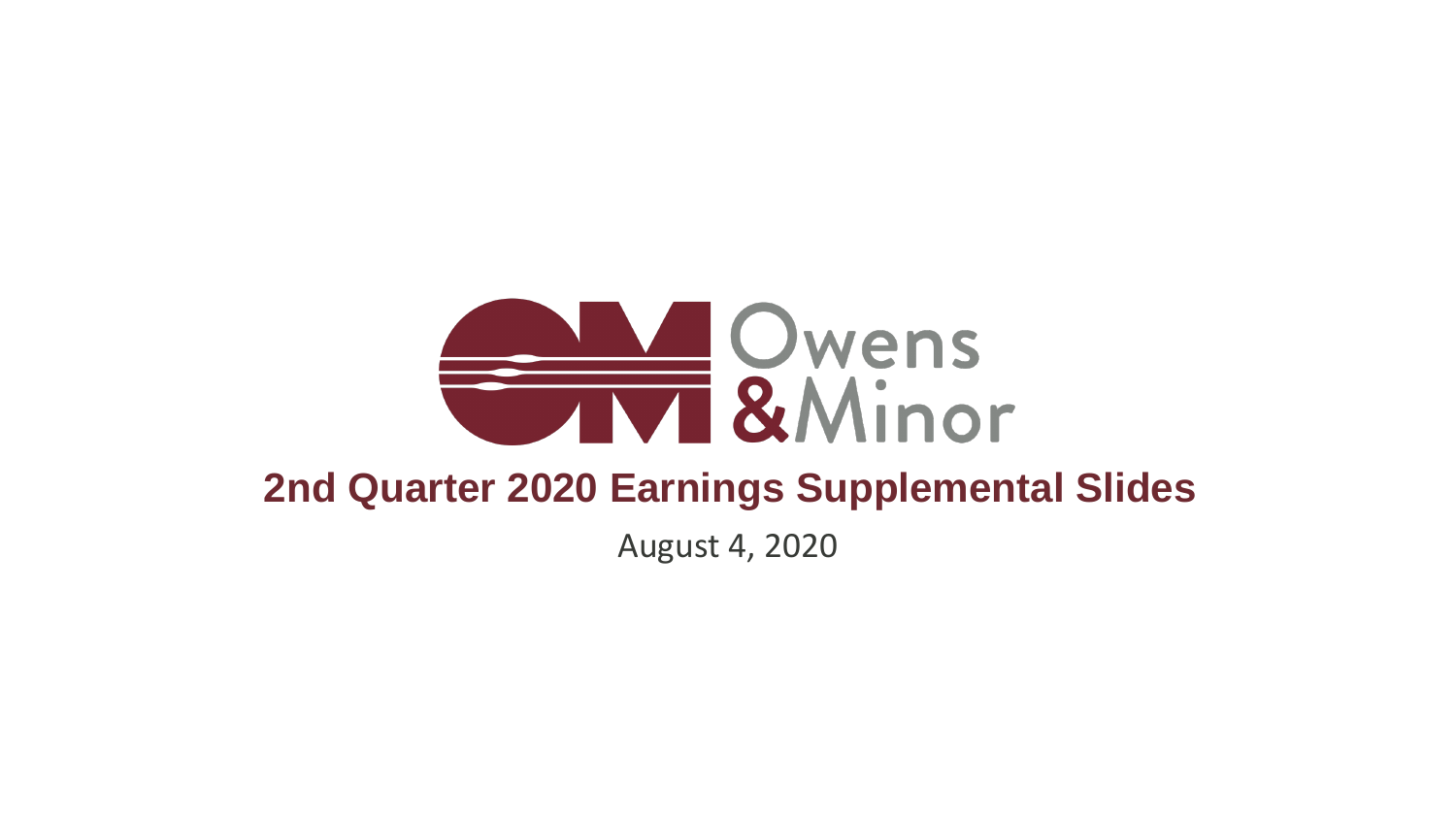This presentation is intended to be disclosure through methods reasonably designed to provide broad, non-exclusionary distribution to the public in compliance with the SEC's Fair Disclosure Regulation. This presentation contains certain ''forward-looking'' statements made pursuant to the Safe Harbor provisions of the Private Securities Litigation Reform Act of 1995. These statements include, but are not limited to, the statements in this presentation regarding our expectations with respect to our 2020 financial performance, our modeling assumptions, and earnings growth beyond 2020, as well as other statements related to the Company's expectations regarding the performance of its business and improvement of operational performance. Forwardlooking statements involve known and unknown risks and uncertainties that may cause our actual results in future periods to differ materially from those projected or contemplated in the forward-looking statements.

Investors should refer to Owens & Minor's Annual Report on Form 10-K for the year ended December 31, 2019, filed with the SEC including the sections captioned "Cautionary Note Regarding Forward-Looking Statements" and "Item 1A. Risk Factors," and subsequent annual reports on Form 10-K, quarterly reports on Form 10-Q and current reports on Form 8-K filed with or furnished to the SEC, for a discussion of certain known risk factors that could cause the company's actual results to differ materially from its current estimates. These filings are available at www.owensminor.com. Given these risks and uncertainties, Owens & Minor can give no assurance that any forward-looking statements will, in fact, transpire and, therefore, cautions investors not to place undue reliance on them. Owens & Minor specifically disclaims any obligation to update or revise any forward-looking statements, whether as a result of new information, future developments or otherwise.

Owens & Minor uses its web site, www.owens-minor.com, as a channel of distribution for material Company information, including news releases, investor presentations and financial information. This information is routinely posted and accessible under the Investor Relations section.



## **Safe Harbor**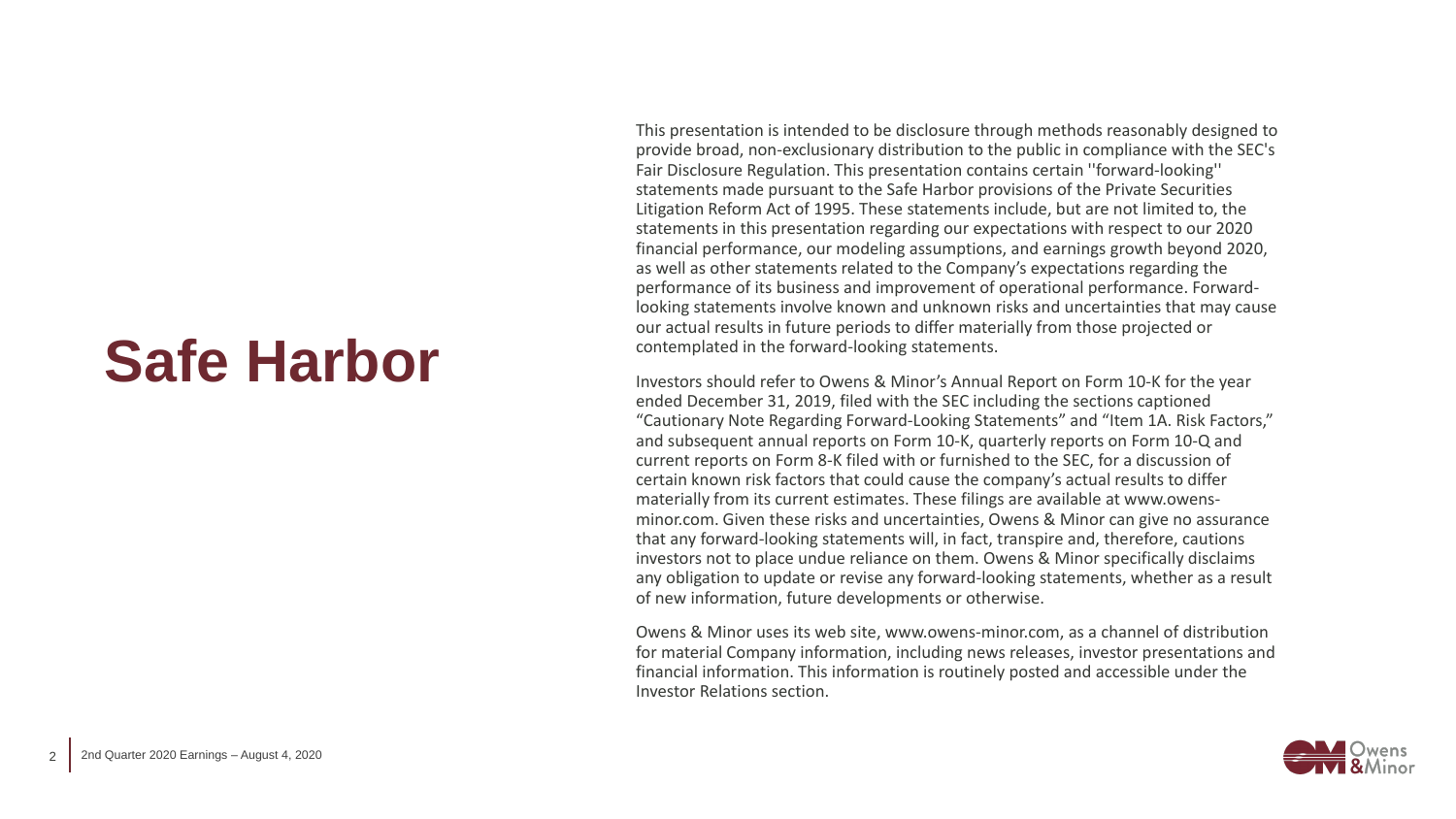



Subject to the key assumptions below, the Company expects adjusted net income for 2020 to be in a range of \$1.00 to \$1.20 <sup>1</sup> per share. The Company also continues to believe that it remains positioned to deliver double-digit earnings growth in 2021.

Key assumptions supporting the Company's 2020 adjusted net income per share guidance:

- Increase in PPE production capacity remains on schedule for the balance of 2020.
- Elective procedures are in line with June 2020 levels for the remainder of the year.
- Foreign exchange expected to have minimal impact for the full year.

1. On a continuing operations basis.

## **2020 Guidance**